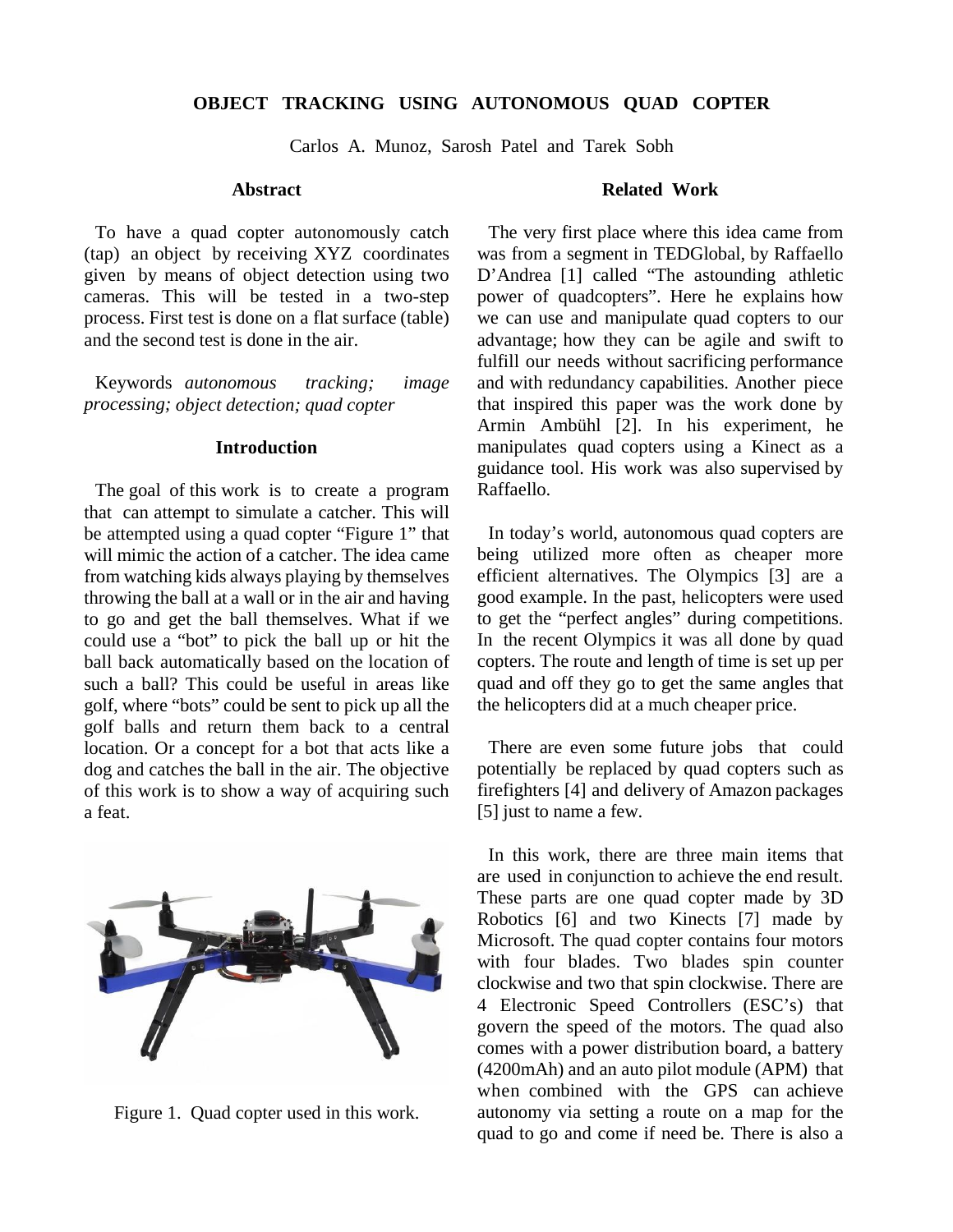telemetry radio module that is constantly sending information (altitude, speed, location battery level, etc.) from the quad to the pc and another telemetry radio on the pc connected via USB that sends pitch, jaw, and roll alterations to the quad. They are both send/receive modules.

## B. *Kinect*

The Kinect cameras "Figure 2" are made by Microsoft. They contain three main functions. There is a depth stream that is mainly used to give an approximation on how far an object is from the Kinect. There is also a skeleton tracking module that is mainly used to detect humans in front of the Kinect. There is also a regular color stream (RGB) that can be use like a regular camera. The camera's color stream feature is what it is used to gives us the XYZ-coordinates that are needed.



Figure 2. Microsoft Kinect Camera.

## C. *Quad Copter*

The quad copter can be controlled in different ways. The usual way would be by purchasing an actual radio controller. The controller acts as the transmitter and an additional receiver is attached to the quad copter. The movements are then sent by the radio controller and the signals are received by the receiver. The receiver is connected to the Arduino board and in turn it sends the info to the corresponding ESC's.

Another way of controlling the quad copter is by using your own USB controller. This controller is then selected under the Mission Planner's [8] settings options. Once the controller (via the drop box) is selected then calibrated, the user can control the quad this way.

There are some noticeable and worthy of mentioning differences in these two approaches. Using the first option, a computer is not needed at all and is more responsive since it is a one-way communication route. With the second option, a computer is needed at all times. This is because it needs to be the middle man in sending and receiving the signals using the telemetry radios. One telemetry module is connected on the quad copter while the other module is connected on the pc via USB. The signal is sent from the controller to the pc. The Mission planner software takes the signal and sends it from the USB radio to the radio on the quad copter. The communication can fail if the computer is turned off or if the radio is unplugged.

For this particular scenario, the second option is used. The reason for that is in the way the created custom program sends signals to the quad. After the location of the ball is acquired and the expected location of the ball is calculated, the location of the quad is also calculated then this information is sent to the quad. This new location for the quad copter is simulated by mapping the keys of the controller and thus setting the location as accurately as possible.

#### **Autonomy and Tracking Comparison**

Autonomy and object tracking has been implemented in other products that are used widely in our daily lives. Google has the famous driverless car powered by their software called Google Chauffeur [9]. This vehicle contains a 360 degree beam laser that continuously creates a 3d map of its surroundings that it then compares with a world map which allows it to drive itself. The vehicle is not allowed to drive by itself in all states yet as the bill for each state has not been passed. Currently it works under Nevada, Florida, California and Michigan to name a few. China's pollution is troublesome for productivity. They use a drone that "*features autonomous navigation controls that allow it to fly in even the heaviest smog conditions to*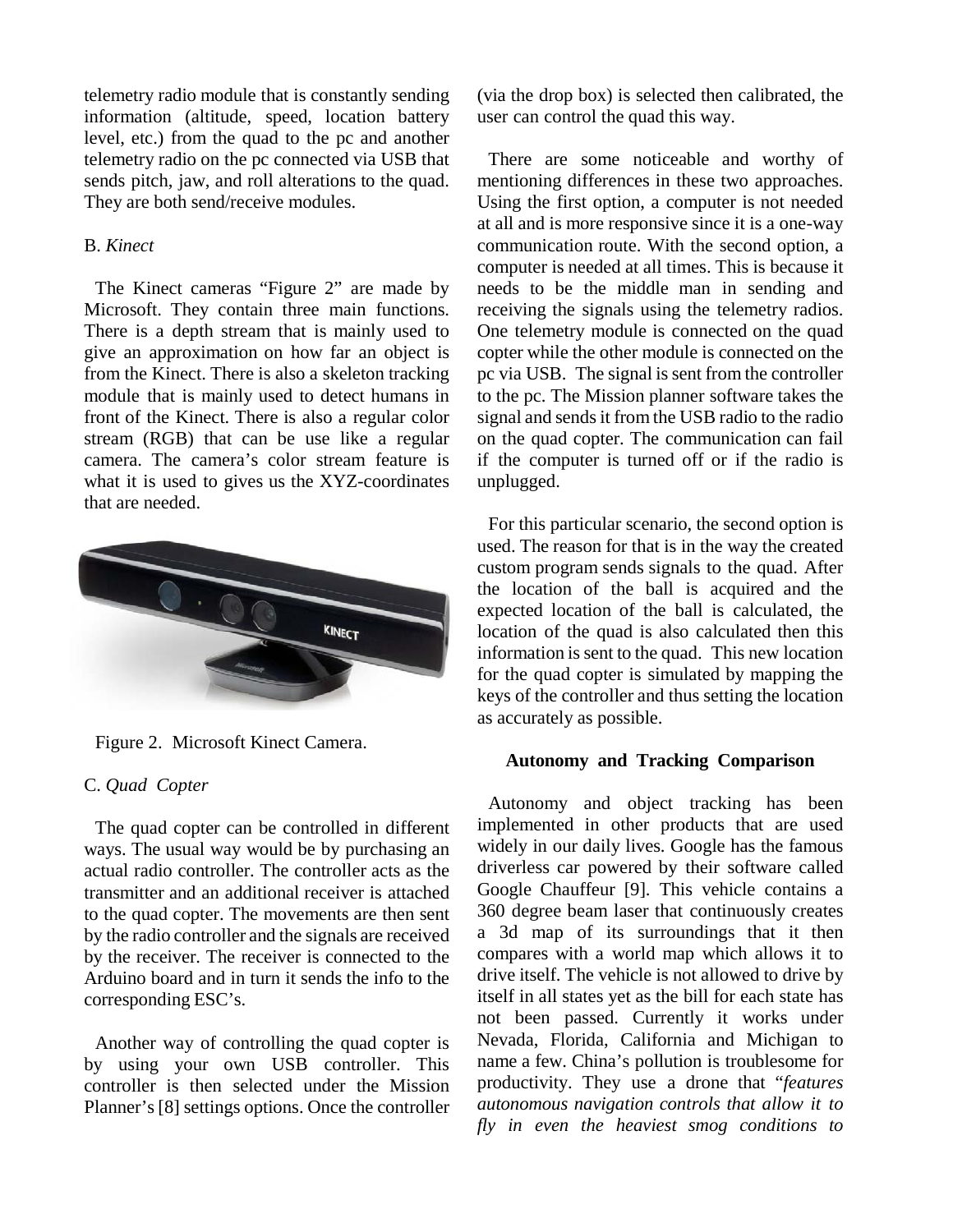*disperse the smog"* [10]. In case of a malfunction, the drone also deploys a parachute allowing it to land safely. This is also part of the internal logic. Lastly, France uses surveillance drones [11] to spy on al Qaeda. These drones do rounds of flight acquiring data that is then processed to detect humans among other things.

These three examples are much more complicated and contain more features than what the scope of this work is demonstrating, but it can be clear that object recognition combined with autonomy is the future for most labor intensive tasks and high risk jobs.

#### **Methodology**

The work is broken into four main modules. The first part is to simply grab the latest image from the two Kinects. The second module checks to see if the object that we want to track is in the images that we grabbed. If the objects are not found then we just simply discard the images and get new ones. In the third module, we first check if the primary object (the ball) is within an initial distance from the quad. If it is, then a few milliseconds later, we take another image and use them both to acquire the expected trajectory. This trajectory is then sent to the quad that will in turn intercept the object. These are the basics of the work as show in Figure 3.



Figure 3. Basic flow of the work.

#### A. *Flow in Detail*

The first thing that happens is that the Color Stream [12] of each Kinect is enabled and added to event handlers. These event handlers are raised whenever there is an available frame to be processed. At the initial stage, the object that is desired to be detected needs to be added to the program. The sliders; six in total, represent the lower bound and upper bound of the values of each hue, saturation and value (HSV)[13] of the image that is presented. These sliders, shown in Figure 4, are then moved one by one in order to remove the background intensity and just show the object that needs to be tracked. The way that the addition is done takes place the moment that the button labeled "Object1" is pressed. Now the values are stored in the program and used to track only that particular object for the remainder of the program unless a new object gets inserted.



Figure 4. (Six sliders, two for each HSV upper and lower limit values)

Each new frame is then used to see if the object has been detected. The stream is first captured, stored into a byte array and then converted to a bitmap. This bitmap is then changed to a grey image using the bounding values from the stored HSV's and shown for debugging purposes. This same gray image is then used to find contours within it based on Open Source Computer Vision documents (Open CV) [14]. If a bounding rectangle is found within our threshold then a square is drawn on the object to show that it has been detected in the grey image that was originally created. This is shown in Figures 5 and 6. Finally, the x and y coordinates of one camera and the x coordinate of the second camera (used as the z coordinate for the first camera) are shown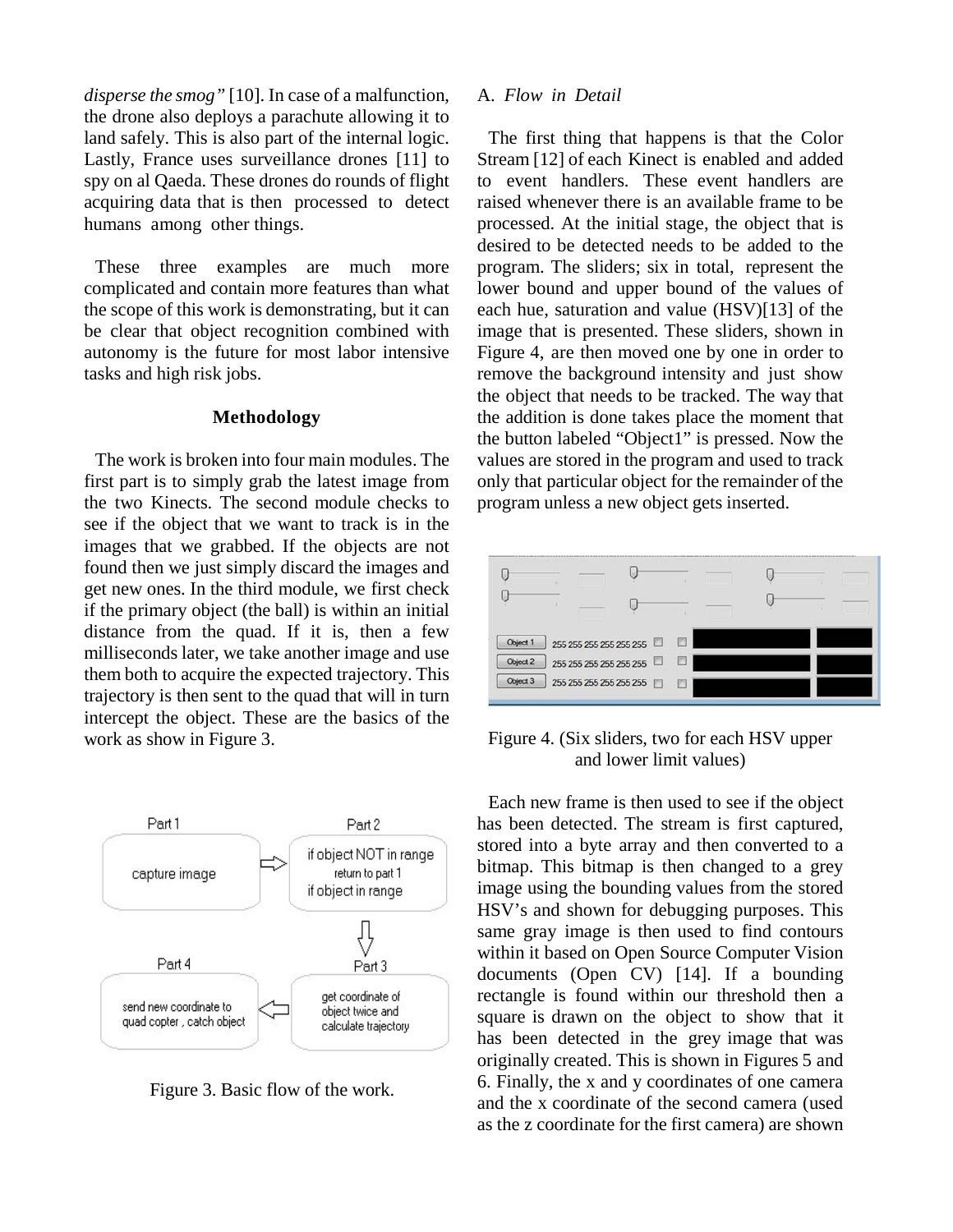on the screen to give a visual representation of the location of the object while in the air.



Figure 5. Above left (ball detection in the given frame) Figure 6. Above right (ball found, box implies detection)

### **Image Processing**

The images gathered by both Kinects are taken as raw 30 fps color streams. These are then converted to images of type CV. These images are then converted to the HSV color space. The reason that HSV color space is used instead of RGB is because working with intensity values in the HSV space is much easier and yields much better results at background noise/color separation than RGB. Once the HSV upper limit and lower limit have been obtained, a gray image gets created based on those two 3 pair values (3 for upper and 3 for lower).

Now that only the intensity of the ball exists in the image, we can start looking for shapes (contours). Rectangles are extracted using boundaries for height and width. If rectangles are detected then the object that we are trying to locate has been found and it is shown with the filled rectangle on the screen. This is the approach used over and over per frame to attempt accuracy on the location of the object while moving in the space provided.

#### *A. Object Detection*

One thing to note is that the recognition of the object works best if done by intensity rather than color (RGB). Using the HSV values (hue, saturation, and value) the objects can be added to the array of objects that are going to be

searched. Each one is added using the visual box in the program. The image that is initially black and white, shows the pictures in real time and by sliding each value, the object becomes more apparent (stays white) while the background fades (goes to black).

These values are essential and they need to be as accurate as possible since they are used in combination with the threshold value to determine if the object that we are tracking is in the frame that is being grabbed from the camera. Most of the code to achieve this is done using *emgu* 1 libraries for the C# language.

### B. *Threshold values*

These values can be tweaked and they are based on the HSV values of the object that is going to be tracked. At the beginning of the program, the user can see a rectangle showing the object being tracked after the values have been stored. This rectangle only shows if the threshold value satisfies the range (set up distance value for the object).

## C. *Coordinates*

The coordinates of the objects are represented in XYZ values. Two of the values (X and Y) are given by the first camera. The third value (Z) is given by the second camera (its own X value). The example of a top view  $(2^{nd}$  camera) is shown in Figure 7. For the first test only the X and Y value are used since the ball is rolled on the table. For the second test all three values are used. These values are in relation to the size of the ImageBox [15] used in C#. The real values have to be calculated based on the distance of the camera in relation to the ball and the quad copter. These values will also vary depending on the distance of the quad from the person.

The calculation sampled in this work is as follows. New images are being processed every single time that the event raises. The image is checked to see if the object is detected. If it is then an XYZ coordinate is saved. Then on the next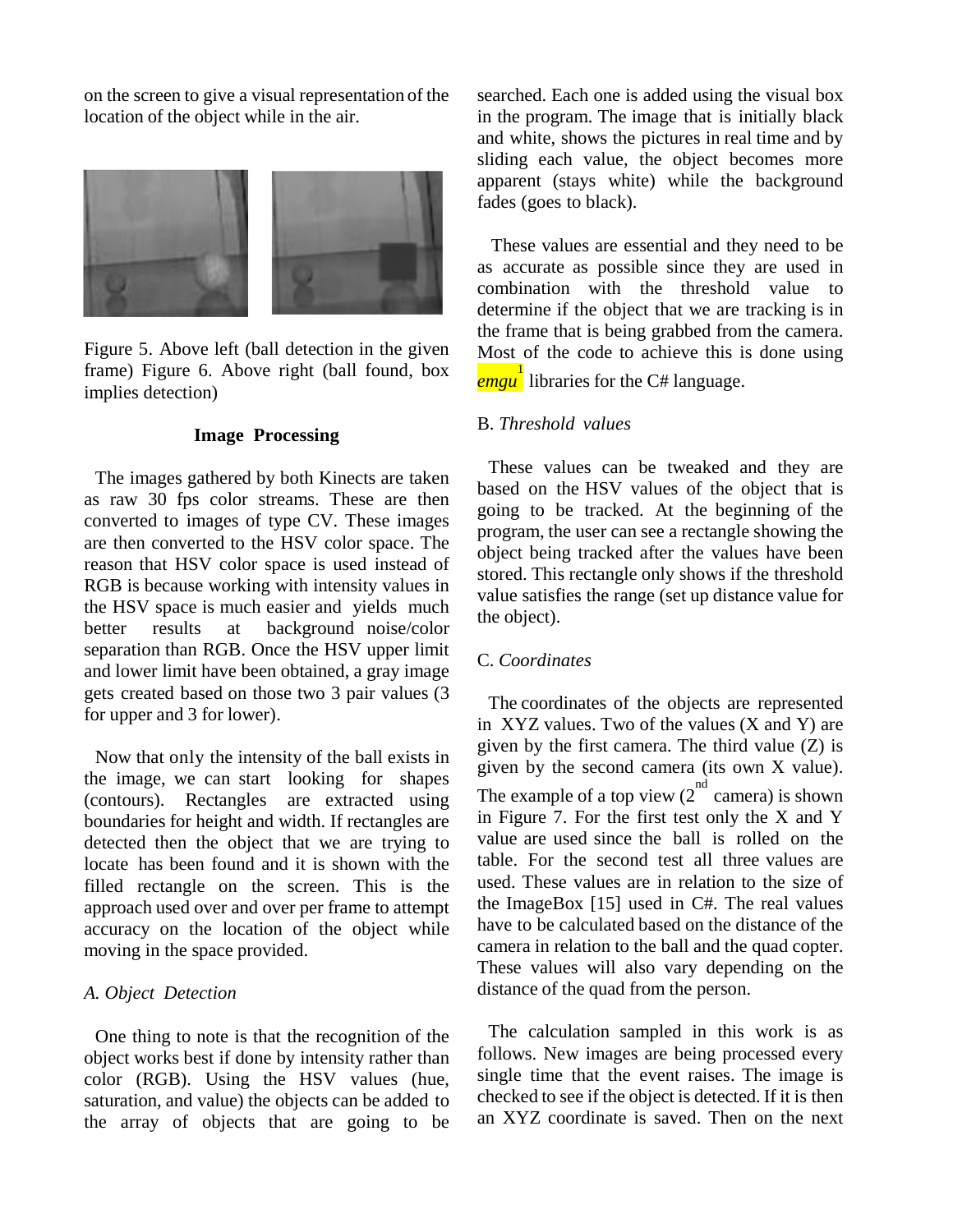event a second XYZ is taken. If the second X value is not closer to the copter, the values are cleared and the process starts over. If the X value is closer to the copter then it continues with the rest of the algorithm to create the new XYZ coordinate where it thinks the ball will go.



Figure 7. Showing second camera top view with same coordinates.

An example of the many possible trajectories is shown in Figure 8. The stripped rectangle represents the area of the copter. The vertical rectangles show the vertical displacement at two different time intervals. The known values are the two locations of the ball at,  $t1(x1, y1)$  and  $t2(x2, y2)$ y2).

The t value is in seconds. The first two things that are calculated are the initial vertical velocity and the initial horizontal velocity. The formulas used to calculate these two values are:

$$
Vx = x/t
$$
 (1)  
\n
$$
Vy = (y/t) - 0.5 * g * t
$$
 (2)

The values of x and y are given at time t. The same x and y are used for both " $(1)$ " and " $(2)$ ".



Figure 8: One of many possibilities in a 2d trajectory model. Vertical displacement indicated by the lines. The rectangle indicates the range of the copter.

Finally for the variable g, -9.8m per second is used because it is low gravity and the negative sign is due to force bringing the ball down. The next calculation involves getting the horizontal displacement at various intervals. Doing the first eight seconds is more than enough since the total distance for this demo is about 3 meters. This can be changed if more distance is needed but the formulas stay the same.

While calculating all eight seconds, the program looks for the t that gets within 0.25 (1 foot) meters from the copter. If it finds one then it does the calculation for that particular t to find the vertical displacement. These numbers are used to determine if the ball is reachable and that takes care of the two dimensional side of the side camera. The top camera takes care of the Z value.

This value is simply created using the distance formula.

$$
dx = t2x - t1x \tag{3}
$$

$$
dy = t2y - t1y \tag{4}
$$

Do the square of the distance between dx and dy:

$$
(dx2 + dy2) * k2 = \text{tfinal (h)}
$$
 (5)

Solve for k then get the final point:

$$
x3 = x1 + t1x + dx^*k
$$
 (6)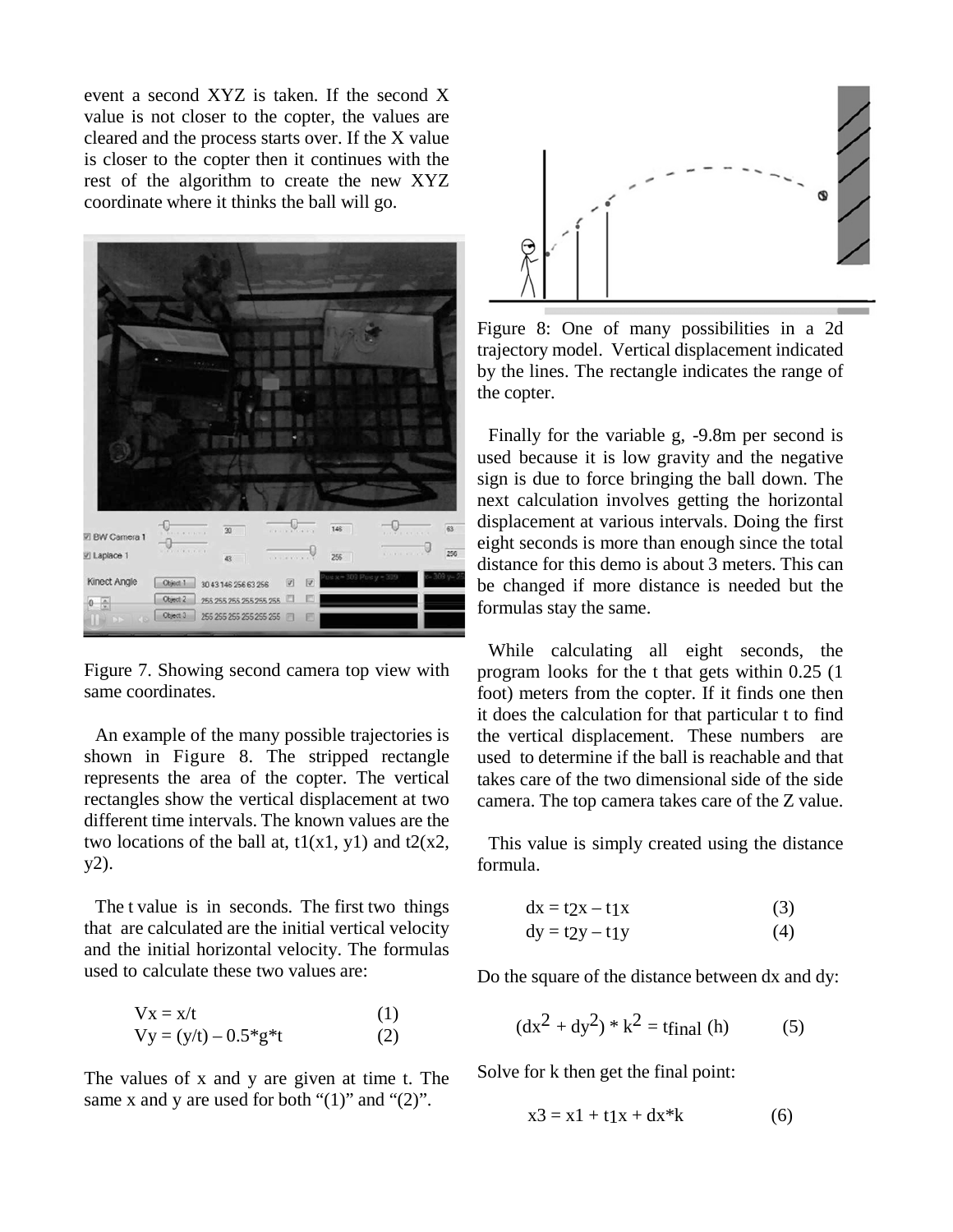$$
y3 = x1 + t1y + dy^*k \tag{7}
$$

Since t1 and t2 have been recorded, the t1 and t2 Z values were recorded as well. For "(3)" and "(4)" these values are used. For " $(5)$ ", the t final is used to calculate the "k" value and using that "k", " $(6)$ " and " $(7)$ " are calculated and the final Z value is obtained. Remember that the same final t value that was previously used on the horizontal displacement is what is used to determine the final Z value. Keep in mind that instead of worrying if the ball will reach the copter, the program could have been done differently and the horizontal range could had been extended to further cover more ground and increase the potential of catching the ball. Approaching it in this manner would have had required a little bit more testing.

Once this is all calculated, a new location is created for the quad copter and the signal is sent for it to move to intercept the ball. The prototype catcher is shown on Figure 9.



Figure 9. Catcher Prototype.

#### **Results**

After much trial and error, the results were good for the most part. The calculations are correct on paper. The trajectory of the ball when it is thrown at a moderate rate and the new location where the quad copter is going to be is also calculated correctly. The frames per second are around 30 fps. That means that there is enough information in our possession to obtain the results that we need. It seems that the combination of air resistance and lag between the radios could cause a "miss" of the quad catching the ball. Increasing the z distance from the main camera to the quad copter gave much better results.

## **Limitations**

There are some limitations that became apparent while doing this work. The first problem in no particular order is the cameras. For the work done here, two Kinects were used to add to the challenge. These devices require a conversion from Color Stream (Kinect's way of seeing things) to bitmap. This could be eliminated if regular cameras were utilized. The second problem is light. Light plays an important role in the object recognition part. The same object can be missed if the lighting condition changes due to time of day or simply light bulb change. It is recommended that a calibration be done before every demonstration. Another limitation is the similarity of surrounding objects. Although different shades of a certain color have different HSV values, it is recommended that no other objects of similar color are near the test in order to minimize error. The third problem deals with the range that the ball can go. If the ball is thrown too hard the cameras can have a difficult time acquiring the position of the ball. Although a safe range has been hard coded to minimize problems, not every speed has been tested.

Finally, lag. There might be a lag between the computation of the object and the delivery of the coordinate to the quad copter. This is why a prediction of the final coordinate is used that is based on the value of the ball before the midpoint of the z distance between the main camera and the quad copter.

### **Conclusion**

In this paper, the implementation of an autonomous quad copter was implemented to capture an object. Calculations to make a quad copter behave like a human and intercept an